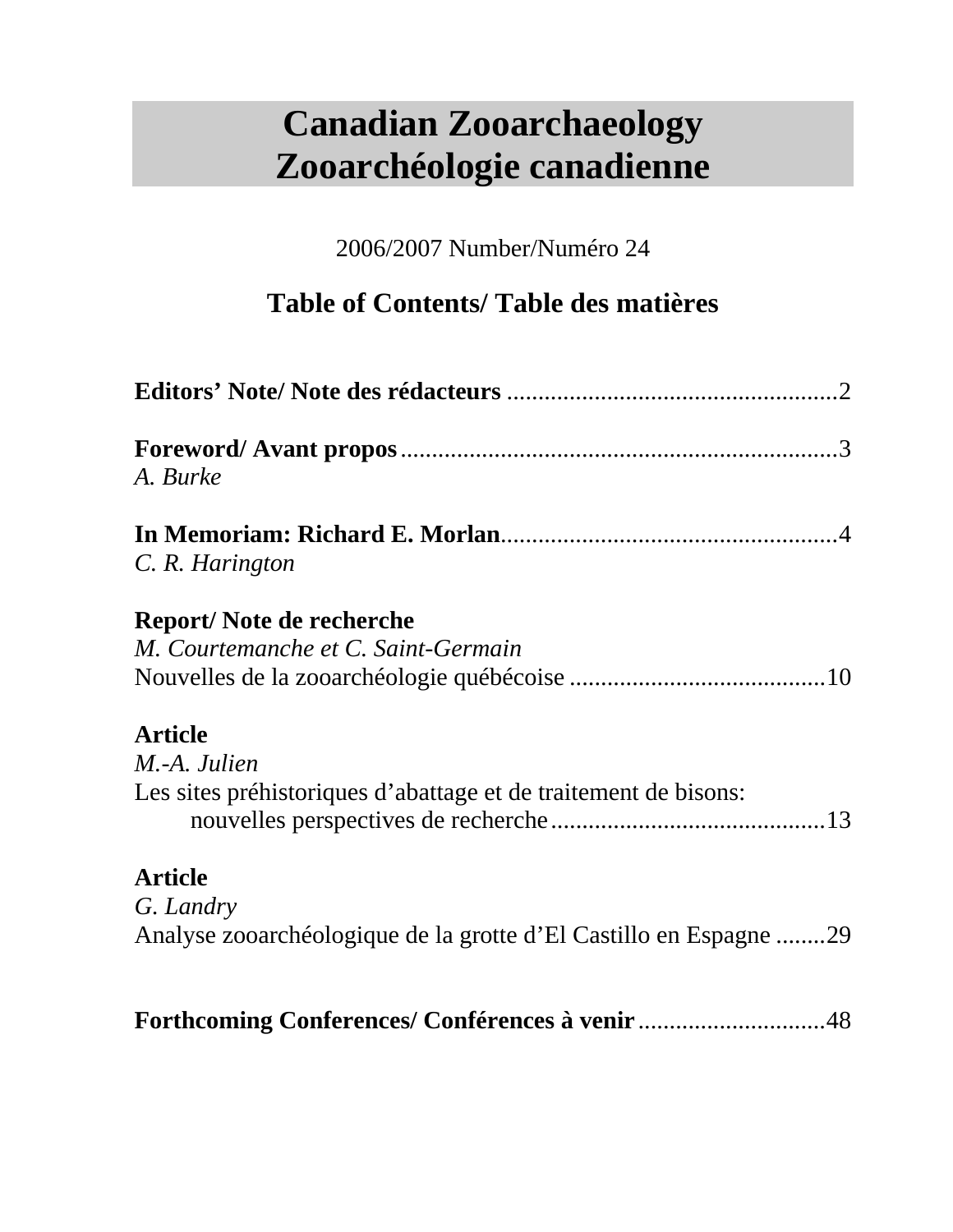#### **Editors' Note/ Note des rédacteurs**

We welcome you to the first French issue of *Canadian Zooarchaeology.* We are extremely grateful to Ariane Burke for organizing and editing this issue. We also thank Murielle Nagy. This journal is supported by the Department of Anthropology and the Office of the Dean of Social Sciences at the University of Victoria and, for this, we thank Warren Magnusson and Dean Peter Keller.

We at *Canadian Zooarchaeology* wish to express our sorrow at the news of Richard (Dick) Morlan's untimely passing. Dick was a cherished colleague who made huge contributions to zooarchaeology and archaeology through his work on Arctic and Plains prehistory. His work was innovative (as illustrated in the cover photo, which shows him cutting up a modern elephant carcass using stone tools) and very thorough. We have asked Dr. Richard Harington, an Arctic paleontologist who was a long-time friend and colleague, to write a tribute to Dick Morlan as both a friend and a zooarchaeologist. You will find this tribute at the beginning of this issue.